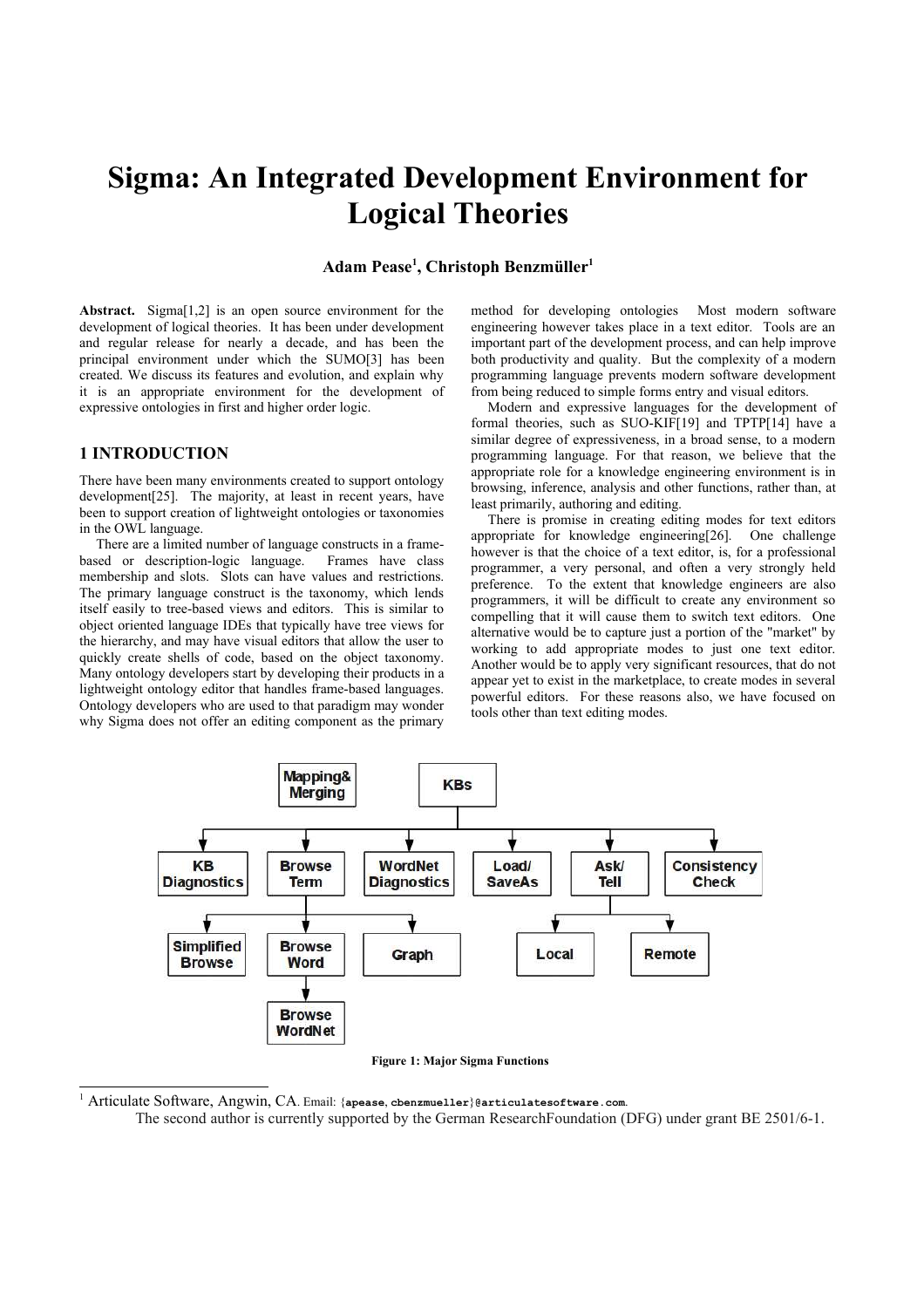Also in keeping with the modern software development model, we have utilized the Concurrent Version System (CVS) for collaborative ontology development. Developers are typically given authority over one or more ontologies, required to check in progress at least weekly so that other developers can sync up with their changes. This has also resulted in a detailed public record of the development and evolution of the Suggested Upper Merged Ontology (SUMO) [22]

While Sigma was created to support SUMO, that is by no means the only theory that it can handle. Sigma works on knowledge bases that can be composed from various files selected by the user. Those files can be coded in a small number of different formal languages, including OWL, as well as SUO-KIF. The Sigma user can easily work with very small theories or very large ones by composing only the theories that are needed for the work at hand. A typical use of Sigma would involve loading just the upper level of SUMO and whatever domain theory is needed for the user's chosen application area.

Tools within Sigma (Figure 1) can be broadly segmented into several groups, (1) browsing and display, (2) analysis and debugging, (3) inference, and (4) mapping, merging and translation. We describe each of these topics in the following sections, but first give a very brief introduction to the SUMO, which is the logical theory Sigma was initially developed to support.

# **2 SUMO**

The Suggested Upper Merged Ontology [3,10] began as just an upper level ontology encoded in first order logic. The logic has expanded to include higher order elements. SUMO itself is now a bit of a misnomer as it refers to a combined set of theories: (1) SUMO "proper", the original upper level, consisting of roughly 1000 terms, 4000 axioms and including some 750 rules. (2) A MId-Level Ontology (MILO) of several thousand additional terms and axioms that define them, covering knowledge that is less general than those in SUMO. We should note that there is no objective standard for what should be considered upper level or not. All that can be said considered upper level or not.  $(simplistically)$  is that terms appearing lower in a taxonomy (more specific) are less general than those above. To avoid pointless argument about what constitutes an "upper level" term, we simply try to keep SUMO about 1000 terms with their associated definitions, and any time content is added, the most specific content, as measured by its having the lowest level in the subclass hierarchy, is, if necessary, moved to MILO or a domain ontology. (3) There are also a few dozen domain ontologies on various topics including theories of economy, geography, finance and computing. Together, all ontologies total roughly 20,000 terms and 70,000 axioms. We might also add a fourth group of ontologies which are theories that consist largely of ground facts, semi-automatically created from other sources and aligned with SUMO. These include YAGO[4], which is the largest of these sorts of resources aligned with SUMO.

SUMO has been mapped by hand to the WordNet lexicon[5]. Initially each term in SUMO proper was mapped and in later phases all WordNet synsets appearing above a frequency threshold in the Brown Corpus[7,8] were mapped to a roughly equivalent term in SUMO's lower level ontologies. If a rough equivalent didn't exist, one was created and defined. One caveat is that some words in English are vague enough to defy logical definition, so some such words still lack direct equivalences.

SUMO proper has a significant set of manually created language display templates that allow terms and definitions to be paraphrased in various natural languages, including non-western character sets. These include Arabic, French, English, Czech, Tagalog, German, Italian, Hindi, Romanian, Chinese (traditional and simplified characters). Automatically generated natural language paraphrases can be seen in the rightmost column of the screen display given as Figure 2.

Take for example that we have the SUO-KIF statement that **(authors Dickens OliverTwistBook)**. We have the following statements that have been coded to support the paraphrasing of statements with the authors relation.

**(format EnglishLanguage authors "%1 is %n the &%author of %2")**

#### **(format it authors "%1 è l' &%autore di %2")**

If a Sigma user has loaded this information in a knowledge base, and English is selected as the presentation, the user will see "Dickens is the author of Oliver Twist." next to the SUO-KIF statement. If Italian is selected, the paraphrase will be "Dickens è l'autore di Oliver Twist". Arguments to predicates are recursively substituted for the %1, %2 etc parameter variables, allowing much larger expressions to be constructed from more complex logical expressions.

The Global WordNet effort [6,9] links lexicons in many languages, following the same model of computational lexicon development as the original English WordNet. Wordnets have now been developed for some 40 languages. This rich set of cross-linguistic links that includes SUMO has the promise of being the basis for much work in language translation and linguistics generally. A simple idea for taking advantage of some of this work would be to expand the set of language translations for individual terms available for SUMO.

SUMO is defined in the SUO-KIF language[19], which is a derivative of the original Knowledge Interchange Format[20].

When we speak in this paper about a "formal theory", we mean a theory, such as SUMO, in which the meaning of any term is given only by the axioms in a logical language that use that term. In contrast, in an informal ontology, terms must be understood by recourse to human intuitions or understandings based on natural language term names, or natural language definitions.

## **3 BROWSING and DISPLAY**

Sigma was originally just a display tool. Its original, and still most heavily used function is for creating hyperlinked sets of formatted axioms that all contain a particular term (Figure 1). Clicking on a term in turn gives a hyperlinked display of all the axioms that contain the new term. Next to each axiom is given the file and line(s) where the axiom was written. Also, shown is an automatically generated natural language paraphrase of each axiom. While the language generation component is relatively rudimentary, it gains significant power when tied to a rich ontology, in this case, SUMO. Much productive work remains to extend the functionality of this component to take into account the latest work in language generation. In particular, significant improvement would come from natural use of prepositions in paraphrasing statements about actions and the participants in actions.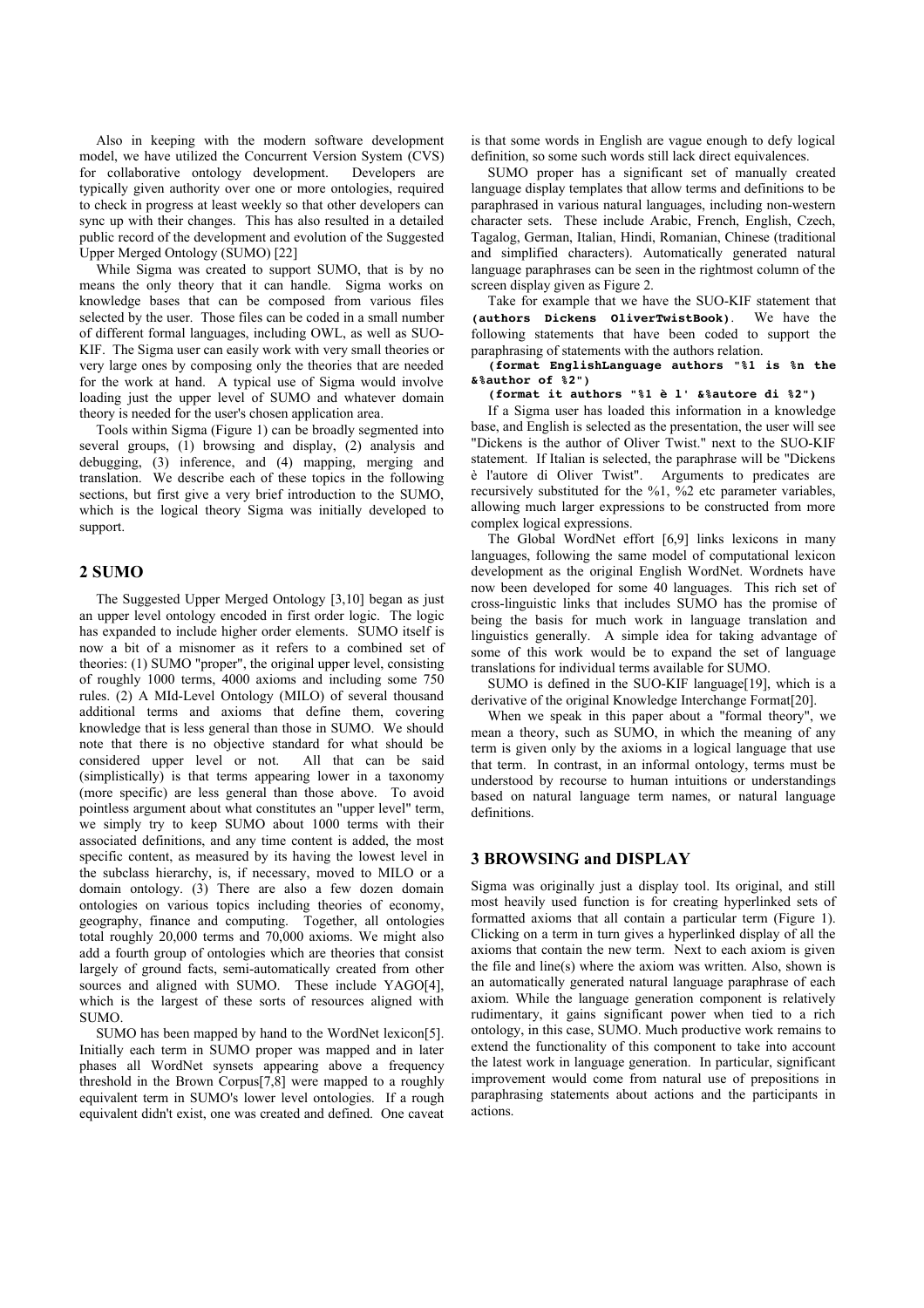In 2008 we added a simplified browser view that may be more appropriate for users who are transitioning from use of frame and description logic languages. It gives prominence to a tree view of the subclass hierarchy and presents binary relations in a simple tabular format, relegating rules to an area lower in the browser pane, and rendering them in the natural language paraphrase form only.

Sigma includes a tree browser display. In contrast to many ontologies developed in frame languages, SUMO has several hierarchies that can be used to organize and display the theory. These include hierarchies of physical parts, relations, attributes, processes and others. As such, the tree browser allows the user to select any transitive binary relation as the link by which the hierarchy display is created.

# **4 ANALYSIS and DEBUGGING**

Sigma includes a number of specialized and general tools for ensuring ontology quality. The ultimate tool for quality checking on a formal ontology is theorem proving. However, there is no escape from the reality that on first- and higher-order

theories, a theorem prover is not guaranteed to find all contradictions that exist. So in a practical system, there must be a combination of special purpose tests that are complete, and general purpose testing which is incomplete.

We will discuss theorem proving in the following section, so in this section we describe the various special case tests that we have found to be useful, and included in Sigma. While the number of possible tests is potentially infinite, there are a number of common problems that result from errors that are easy to make. The special case tests aim to cover these most common cases.

The SUMO-WordNet mappings also offer the opportunity to find problems exposed by differences in the two products. We believe that the two hierarchies should necessarily be isomorphic. A formal theory is a human engineered product, largely free of redundancy, and which can be edited to remove any kind of bias that is recognized by the developers. A formal theory can also contain concepts which are not lexicalized in any language. This is especially valuable at the upper levels, in which linguistic elements are so vague or ambiguous they cannot serve as a direct model for formalization. Being able to create new terms at will, when needed to formalize important notions in

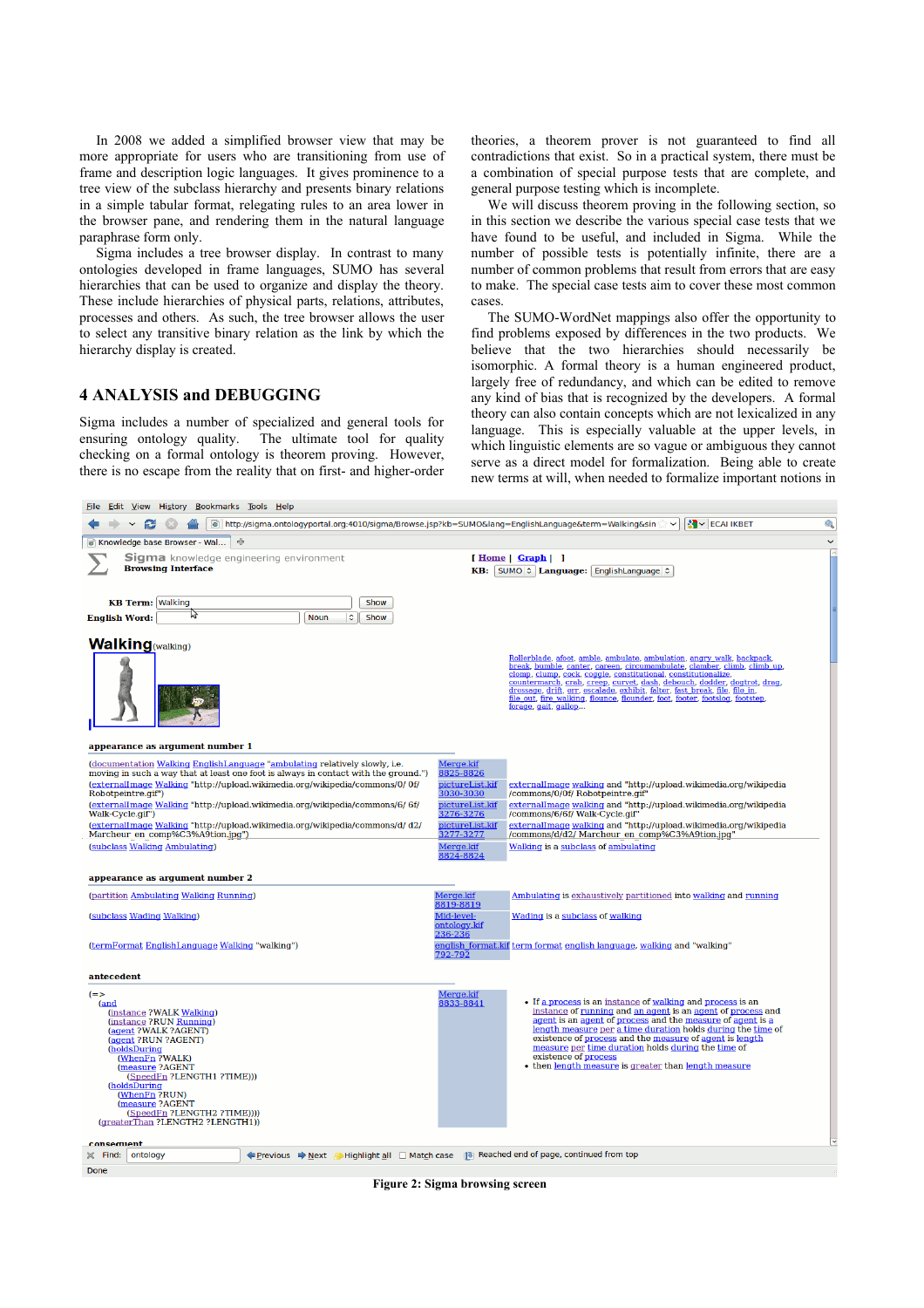the world, is an important characteristic of a formal theory, and makes it possible to have constructs which are clear, and efficient for representation as well as inference.

There are two special case tests for errors. We test for terms without a root in the subclass hierarchy at the term Entity, which is the topmost term in SUMO. This commonly results from either omitting a subclass or instance statement when defining a new term, or by misspelling the name of the intended parent term. The second special case test is for where two terms have parents that are defined to be disjoint. In a large theory like SUMO, it can be easy to lose track of this case, especially when the ultimately conflict may be between terms that are many levels up in the subclass hierarchy.

There are also a number of tests for cases that are indicative of a problem, yet not strictly an error that would result in a logical contradiction. The first of these is for terms lacking documentation. In theories under construction, theories that are the results of importing and merging another ontology, or simply for large lists of domain instances, like city names, it may be reasonable, temporary, or expected for such terms to lack documentation. But this does often reflect an outright error, where a term name was simply misspelled in the documentation definition, or in some other axiom.

We test for cases where terms do not appear in any rules. This again is common in collections of instance-level facts, but undesirable for many terms, where it should be possible to define precisely the intended meaning of the term with a small number of formal rules, as well as statements like class membership.

Because knowledge bases are often composed from SUMO's general and domain specific component ontologies, it is desirable to limit dependencies among the files as much as possible. For that reason we include a tool to specify dependencies between pairs of files. It is typically most desirable at least to ensure that dependencies are only from one file to another, and not between both files. All domain files will of course depend at least upon SUMO proper, since they form a single integrated theory that is decomposed into separate files for convenience and efficiency of inference.

Diagnostics are provided for the SUMO-WordNet mappings. Sigma finds WordNet synsets without mapped formal terms and those for which a formal term is provided, but is not found in the current loaded knowledge base. This helps to find cases where terms have been changed or renamed and the mappings not updated. Most significant is the taxonomy comparison component. Given that we have terms A and B in SUMO and synsets X and Y in WordNet, if A is mapped to X and B to Y, Sigma checks whether if B is a subclass of A then Y is also a hyponym of X. The reverse case is also checked. It is not always the case that a hierarchy mismatch is an error. SUMO has a much richer set of relations than WordNet, as is appropriate for a formal ontology. A linguistic product must focus on linguistic relations that are directly evident in language. For example, WordNet considers a "plumber" to be a "human", whereas SUMO considers plumber to be an occupational position, and therefore an attribute that holds true about a particular human at a particular time.

# **5 INFERENCE**

Since 2003, Sigma has used an open-source, customized version of the Vampire theorem prover called KIF-Vampire. Because SUMO has contained a limited number of higher-order constructs, and Vampire is strictly a first order prover, we have employed a number of pre-processing steps to translate SUMO into the more limited strict first order interpretation that Vampire (and other provers) can handle. These steps include (1) creating two approaches for removing variables from the predicate position. Our first approach was to add a "dummy" predicate to all clauses. This however resulted in worse performance for provers that give special indexing priority to the predicate when searching the proof space. The second approach was to instantiate every predicate variable with all possible values for predicates in the knowledge base that meet the type restrictions that may be implied by the axiom. For example,

in the following axiom, the axiom will be duplicated with the variable ?REL being instantiated with every TransitiveRelation. **(<=>**

```
    (instance ?REL TransitiveRelation)
(forall (?INST1 ?INST2 ?INST3)
         (=>
                    (and
                              (?REL ?INST1 ?INST2)
                              (?REL ?INST2 ?INST3))
                    (?REL ?INST1 ?INST3))))
```
This results in an automated expansion of the number of axioms, but does give good performance. One limitation however is that the semantics of predicate variables is thereby limited to the set of predicates existing in the knowledge base, rather than ranging over all possible predicates.

In preprocessing step (2) we turn embedded higher order formulas into uninterpreted lists of symbols. This removes most of the semantics of such statements, including the semantics of logical operators, but does at least allow for unification, thereby giving the appearance of higher order reasoning in very limited situations. In step (3) Sigma translates SUMO basic arithmetic functions into the native symbols required by KIF-Vampire. For step (4) we note that SUMO includes row variables [11], which are akin to the LISP @REST reference for variable-arity functions. We treat these as a "macro" and expand each axiom with a row variable into several axioms with one to seven variables for each occurrence of a row variable. In the few cases where axioms have two row variables, this can result in 48 new axioms. This limits the semantics of the row variables, but only to the cases that are found in practice.

Since we wish to keep Sigma as a completely open source system, we have not been able to upgrade to subsequent versions of Vampire, which are not open source, resulting in an inference component that is now somewhat out of date with respect to the state of the art. We have worked to integrate the TPTPWorld suite that has many different theorem provers, all operating under a common interface[12]. The different provers do however have different performance characteristics, and some do not provide proofs, so using this component does require a bit more expertise along with more choice. It also offers the capability to use the servers at U. Miami to run the user's inferences, which can be beneficial for those who may not have powerful computers at their location.

Integration with TPTP added a new first order language capability to Sigma for ontology reading and for export[13]. It also highlighted a limitation of Sigma until that point. Although SUMO has types defined for all relations, the logic itself is not typed. That meant that provers would not necessarily take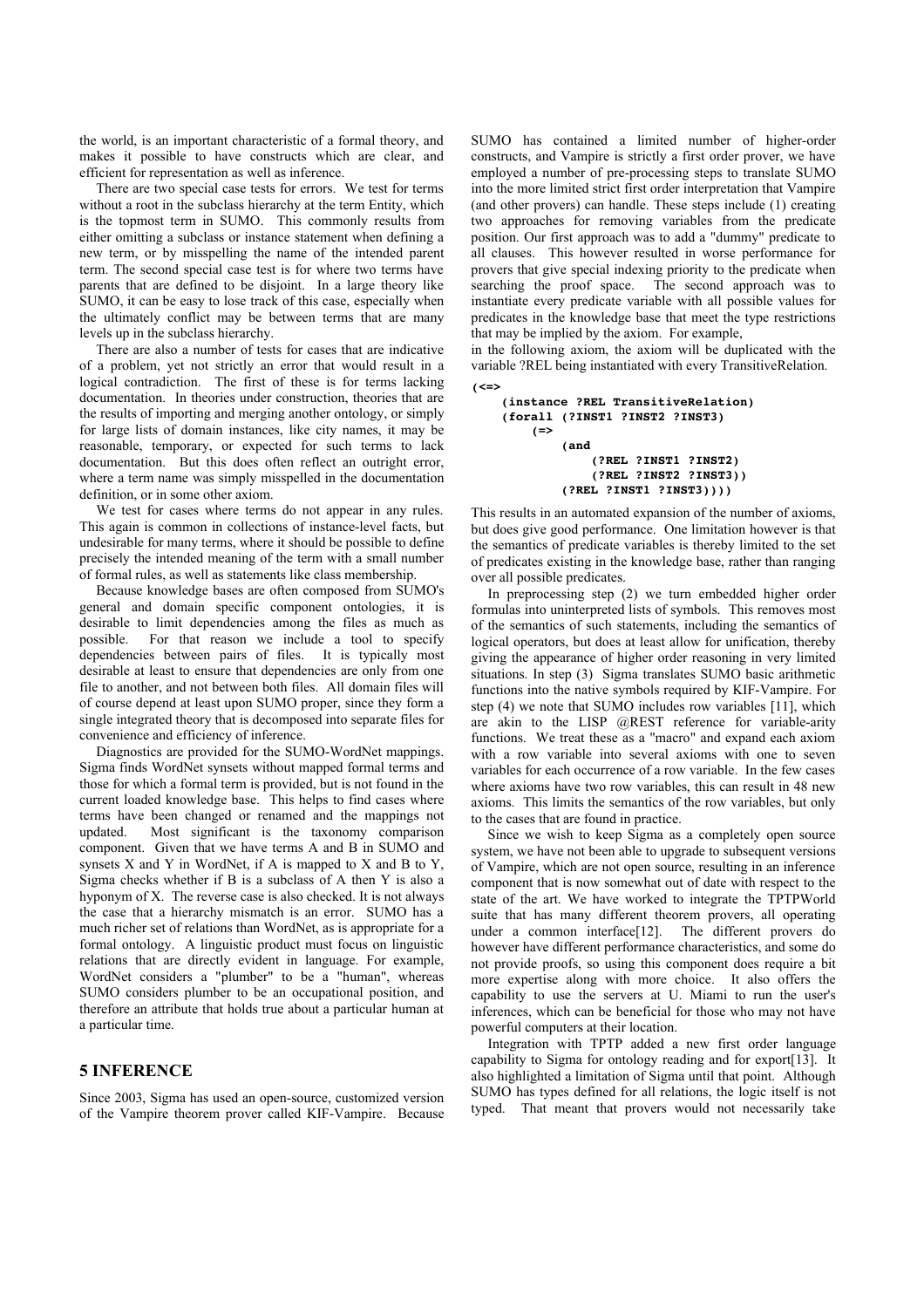advantage of type restrictions in limiting their search space, and, in certain cases, could result in incorrect inferences, when inappropriate types were applied in finding solutions to queries. A theorem prover was free to use inappropriate types and then find a contradiction with SUMO's type restrictions, resulting in an inconsistent knowledge base. To solve this problem, we added a pre-processor which adds type restrictions as a new precondition to every rule. These type restrictions are deduced by collecting the most specific type restriction implied by the use of each variable as the argument to a relation in the given axiom.

Combining the automatic generation of type restrictions on axioms with the capability to generate TPTP language versions of SUMO allowed us to use SUMO-based tests in the yearly CASC competition[14,15], stretching theorem prover developers to work on high performance results in a large new category of problems in which inferences of modest difficulty must be done on a very large knowledge base, where only a small number of axioms are relevant to a given query. A key recent innovation is the SUMO Inference Engine (SInE) [16]. which selects only the subset of axioms likely to be relevant for a given query.

Another recent innovation is in translating SUMO to a typed higher order form[18] for use by true higher order theorem provers [17].The goal of this work is to better support higher order aspects in SUMO, in particular, embedded formulas and modal operators.

At the boundary of diagnostics and inference we have the general case of using theorem proving to find contradictions. Because first order proving is not guaranteed to find all problems that may exist, Sigma includes a consistency check function that leads the theorem prover to consider each axiom in a knowledge base. Each axiom is loaded one by one starting with an empty knowledge base. For each axiom, the prover is asked to computer whether the knowledge base contradicts the axiom, or is redundant with it. If the axiom doesn't create a contradiction, it is asserted to the knowledge base and the next axiom is considered. A contradiction will stop processing, since once a contradiction is found, any further results may be nonsensical. Redundancies are collected and reported once processing finishes.

Similar to the CASC competition, but on a much smaller scale, Sigma has the capability to run a series of SUMO-based tests for any theorem prover it supports, reporting success or failure and the time taken on each test.

# **6 MAPPING, MERGING and TRANSLATION**

In addition to SUO-KIF and TPTP Sigma can also read and write OWL format [21]. Since many lightweight ontologies are currently being created in OWL, this feature opens up the use of Sigma to a large community, and provides a straightforward migration path to use of a stronger logic and more sophisticated inference. It also opens up the use of SUMO to a community that wishes to have simple and fast inference, since SUMO can be (and is) exported with a lossy translation to an OWL version. While the bulk of the SUMO axioms are not directly expressible in OWL, they can serve as informative comments (and in fact are exported as human-readable comments) that serve to better define terms for the human user than if they were simply omitted.

We should note that a general philosophy during the construction of SUMO was not to limit it to the theorem provers

or techniques available at the time of knowledge engineering. If something needed to be stated to capture the semantics of a concept, we used a logic expressive enough to state it. The idea was that any statement too complicated for reasoning could at least be used as a formal concept. It's always possible to leave out complex statements in order to comply with the need for faster or decidable inference. It is not possible, obviously, to automatically create knowledge base content that does not exist, once better inference capabilities become available. This approach is paying off now that serious work is underway on practical higher order reasoning.

Sigma also includes an export of facts in Prolog form. Once Sigma generates a TPTP version of an ontology, the TPTPWorld tools also handle a translation to Prolog that supports horn clause rules. There is also a simple prototype capability for exporting SQL statements for database creation and population from Sigma.

The growing availability and coverage of lightweight taxonomies that cover domain specific knowledge, and the corresponding phenomenon of "linked data" as a community objective has encouraged the addition of an ontology mapping and merging capability to Sigma. It is based on earlier work on a stand-alone tool [23]. In mapping SUMO to simple taxonomies there is often very little information for the machine to use to determine what matches might exist. The principal problem appears to be massive numbers of false positive matches. A simple algorithm appears to do as well in practice as a more sophisticated one, since the bulk of effort is still spent by a human in selecting accurate matches. Having a simple and easy user interface appears to provide more leverage than an incrementally better matching algorithm. The Sigma matching tool has been used to create an initial alignment with the lightweight Open Biomedical Ontologies (OBO) [24] that consist mostly of taxonomic relations, with no rules and few axioms besides class membership.

### **7 SUMMARY and CONCLUSIONS**

Sigma has served two main purposes. It is a practical tool that has supported the development of the SUMO. It is also a toolkit and testbed that is used to support experiments in ontology application and logical reasoning. Sigma has coevolved with SUMO with each becoming more sophisticated and extensive as they progressed. The regular open source release of both products has and will continue to form a unique resource for academic and commercial researchers and practitioners engaged in ontology, natural language understanding and formal reasoning.

# **REFERENCES**

- [1] Sigma web site http://sigmakee.sourceforge.net
- [2] Pease, A., (2003). The Sigma Ontology Development Environment, in Working Notes of the IJCAI-2003 Workshop on Ontology and Distributed Systems. Volume 71 of CEUR Workshop Proceeding series.
- [3] Niles, I., & Pease, A., (2001), Toward a Standard Upper Ontology, in Proceedings of the 2nd International Conference on Formal Ontology in Information Systems (FOIS-2001), Chris Welty and Barry Smith, eds., pp2-9.